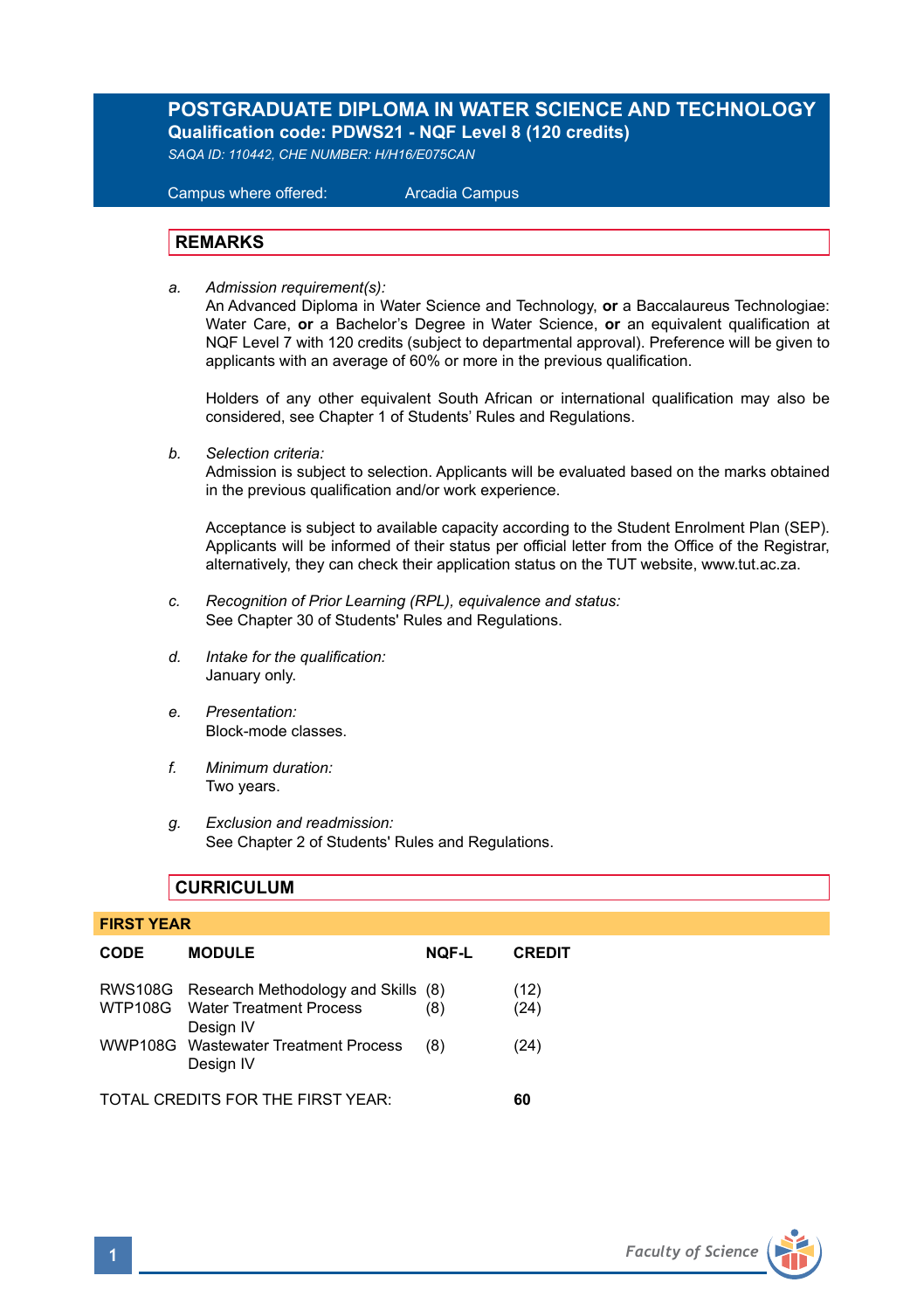|                                          | CODE                                        | <b>MODULE</b>                                                                              | <b>NOF-L</b> | <b>CREDIT</b> |  |  |
|------------------------------------------|---------------------------------------------|--------------------------------------------------------------------------------------------|--------------|---------------|--|--|
|                                          | REW108G<br>REW118R                          | Research Project IV<br>Research Project IV<br>(re-registration) (first-semester<br>module) | (8)<br>(8)   | (30)<br>(0)   |  |  |
|                                          | plus one of the following combinations:     |                                                                                            |              |               |  |  |
|                                          |                                             | WRM108G Water Resources Management III (8)<br>WSG108G Water Services Management III        | (8)          | (15)<br>(15)  |  |  |
|                                          |                                             | or                                                                                         |              |               |  |  |
|                                          |                                             | WAN108G Advanced Water Analyses IV<br>WCH108G Water Chemistry IV                           | (8)<br>(8)   | (15)<br>(15)  |  |  |
| TOTAL CREDITS FOR THE SECOND YEAR:<br>60 |                                             |                                                                                            |              |               |  |  |
|                                          | TOTAL CREDITS FOR THE QUALIFICATION:<br>120 |                                                                                            |              |               |  |  |

# **MODULE INFORMATION (OVERVIEW OF SYLLABUS)**

The syllabus content is subject to change to accommodate industry changes. Please note that a more detailed syllabus is available at the Department or in the study guide that is applicable to a particular module. At time of publication, the syllabus content was defined as follows:

## **A**

**SECOND YEAR** 

## **ADVANCED WATER ANALYSES IV (WAN108G) CONTINUOUS ASSESSMENT**

### *(Module custodian: Department of Environmental, Water and Earth Sciences)* Application of the following methods on potable water and wastewater, industrial effluents and mine water samples: Chromatography, Adsorption studies, Filtration process, Organic compounds determination, Biological nutrient removal and Molecular Techniques. (Total tuition time: ± 150 hours)

# **R**

## **RESEARCH METHODOLOGY AND SKILLS (RWS108G) CONTINUOUS ASSESSMENT**

# *(Module custodian: Department of Environmental, Water and Earth Sciences)*

The module focuses on the development of the research capacity and scientific writing skills based on: Literature Review, Hypothesis and research objectives, Research methods, Data collection methods, Data analysis and interpretation, Research ethics and Research report writing. (Total tuition time: ± 120 hours)

# **RESEARCH PROJECT IV (REW108G, REW118R) PROJECT ASSESSMENT**

# *(Module custodian: Department of Environmental, Water and Earth Sciences)*

Content will include, but not limited to: Introduction and Identification of Research Topic, Motivation, Objectives and Experimental Design, Literature Review, Data Collection, Data Analysis, Interpretation, Discussion and Conclusions. The module will include conducting a research project. (Total tuition time: ± 300 hours)

## **W**

### **WASTEWATER TREATMENT PROCESS DESIGN IV (WWP108G) 4 X 3-HOUR PAPER** *(Module custodian: Department of Environmental, Water and Earth Sciences)*

The module content includes classification of biological processes, basic principles of biological processes, stoichiometry and kinetics in aerobic/anoxic reactors, modelling suspended growth systems and design of biological treatment processes. (Total tuition time: ± 240 hours)